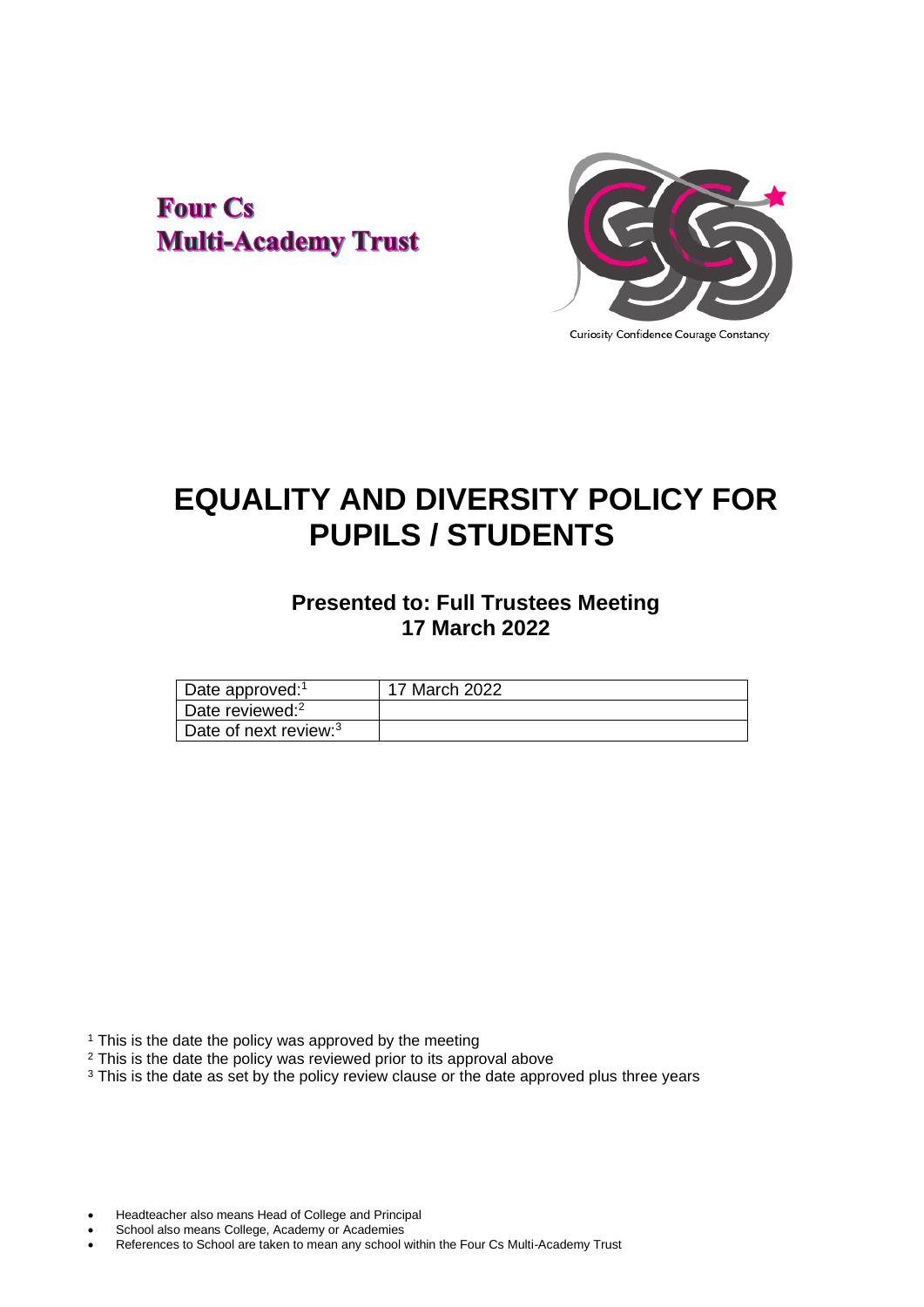## 1.0 **Introduction**

The Four Cs Multi-Academy Trust will adhere to all equalities legislation, including the three duties outlined in the Equalities Act 2010:

- To eliminate conduct that is prohibited by the Act
- To advance equality of opportunity between people who share a protected characteristic and those who do not
- To foster good relations across all characteristics

This Equality and Diversity policy brings together all previous policies, schemes and action plans around equality. It includes all protected characteristics covered under the Equality Act 2010 as well as other aspects which have the potential to discriminate against or to devalue any individuals within our community. We are further committed to the development of cohesive communities both within the schools in our Trust's physical boundaries and within our local, national and global environments. Our schools embrace the aim of working together with others to improve children's educational and wellbeing outcomes, and note the rights set out in the UN Convention on the Rights of the Child which includes recognition of a range of educational, wellbeing and material outcomes.

Our Equality Policy is inclusive of the MAT (Multi-Academy Trust) and the whole school community within our schools. This includes pupils/students, staff, parents/carers, visitors and partner agencies, who we continually engage with and are actively involved in and contribute to its development.

The purpose of this policy is to set out how our practice and policies have due regard to the need to:

- Eliminate discrimination, harassment, and victimisation
- To promote equality of opportunity and access within our schools and within the wider community
- To promote positive attitudes to difference and good relationships between people with different backgrounds, genders, sexual orientation, cultures, faiths, abilities and ethnic origins

The policy explains the MAT's and our schools' aims to listen to and involve pupils/students, staff, parents/carers and the community in achieving better outcomes for our young people.

## 1.1 **Principles of our approach**

Understanding and tackling the different barriers which could lead to unequal outcomes for those people who have protected characteristics within school, while celebrating and valuing the achievements and strengths of all members of the school community is the key to our approach. Those people with protected characteristics are defined as those who may be susceptible to discrimination because of their age, sex, race, disability, religion or belief, sexual orientation, gender reassignment, pregnancy or maternity, less able or socio-economic background. These include pupils/students, teaching and support staff, parents/carers, Trustees/Governors, multi-agency staff linked to the schools, visitors to schools and contractors.

As a MAT our schools value diversity and believe that equality in our schools should permeate all aspects of school life and is the responsibility of every member of the school and wider community. Every member of a school within our MAT should feel safe, secure, valued and of equal worth.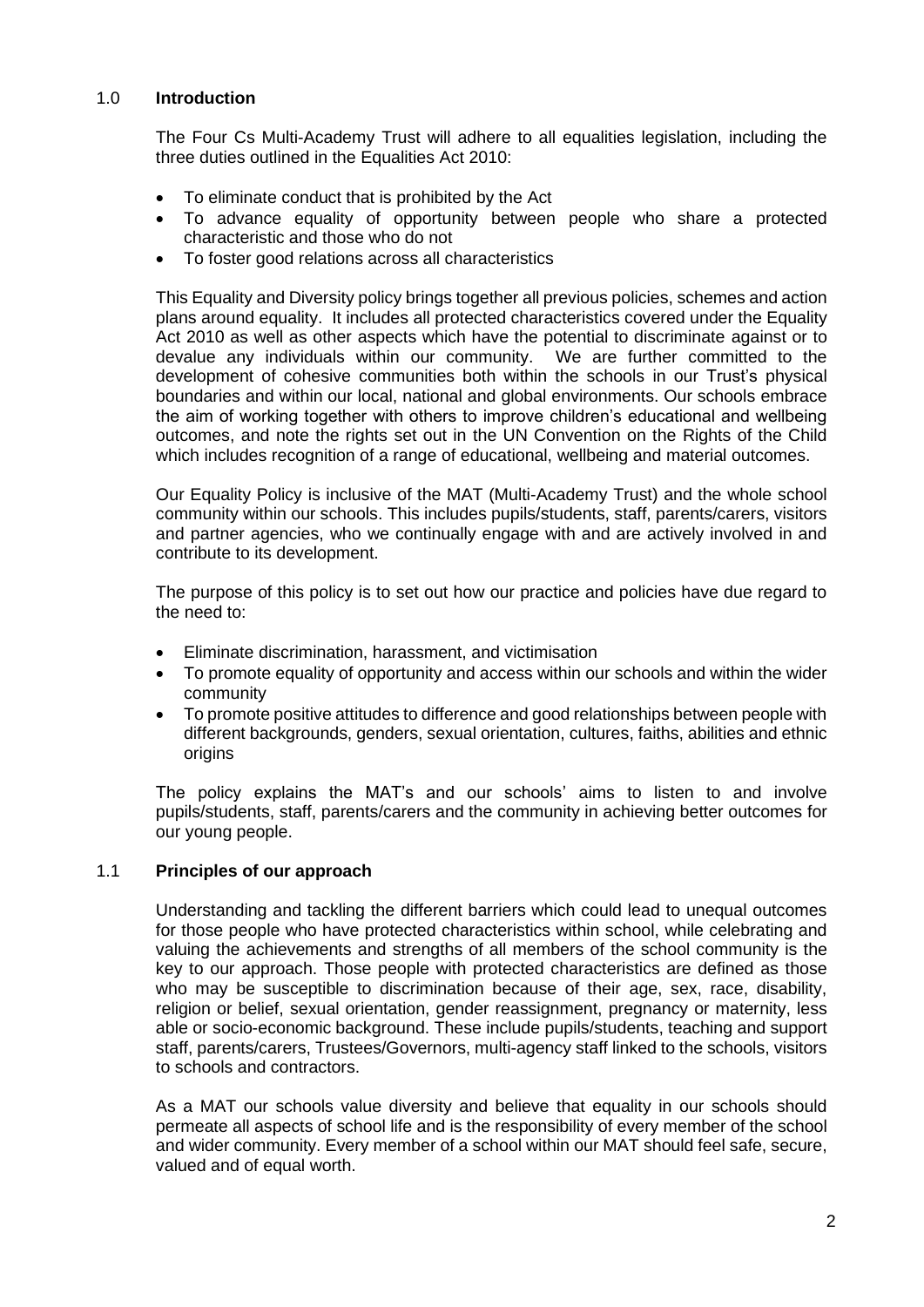It is the responsibility of the Headteacher and the Trustees/Governors to ensure compliance with and implementation of the policy by the whole school community as well as eliminating all unlawful discrimination. Visitors to the site will be expected to follow the principles laid down in this policy.

## 1.2 **Our Approach**

We seek to embed equality of access, opportunity and outcomes for all members of our school community, within all aspects of school life.

We actively seek out opportunities to embrace the following key concepts:

- Shared Humanity. Identifying commonality and shared values, aspirations and needs underpins our approach to equality. We value our fundamental similarities and universality.
- Valuing difference and diversity. We appreciate the richness within our differences and look for ways of celebrating and understanding them better
- Interdependence, interaction and influence. We recognise that, as they evolve, distinct cultures, beliefs and lifestyles will impact on and inform each other
- Social cohesion within our schools and out MAT as well as our local community
- Excellence. We aim to inspire and recognise high personal and collective achievement throughout our community, the UK and the wider world
- Personal and cultural identity. We will provide opportunities to explore and value the complexity of our personal and cultural identities
- Fairness and Social justice. We will develop our understanding of inequality that exists in society and explore ways of individually and collectively promoting a more equitable society

The Trust's vision is to ensure that every child succeeds, building on what learners already know therefore making learning vivid and real. Making learning an enjoyable experience and enriching the learning experience offered is integral to these opportunities and is also at the heart of our vision to promote diversity and equality.

## 1.3 **Our Vision Statement about Equality and Diversity**

The Trust seeks to foster warm, welcoming and respectful environments in our schools which allows us to question and challenge discrimination and inequality, resolve conflicts peacefully and work and learn free from harassment and violence.

We recognise that there are similarities and differences between individuals and groups but we will strive to ensure that our differences do not become barriers to participation, access and learning and to create inclusive processes and practices, where varying needs of individuals and groups are identified and met. We therefore cannot achieve equality for all by treating everyone the same.

We will build on our similarities and seek enrichment from our differences and so promote our understanding and learning between and towards others to create cohesive communities.

## 2.0 **Our Duties**

The Trust and its schools recognise and accept our equality duties as set out in the Equality Act 2010 and have sought to involve the whole school community in the process, to ensure better outcomes for each and every individual in our settings. We have due regard to the need to ensure that persons with a protected characteristic are not disproportionately, negatively impacted as a result of our decision or policy making. We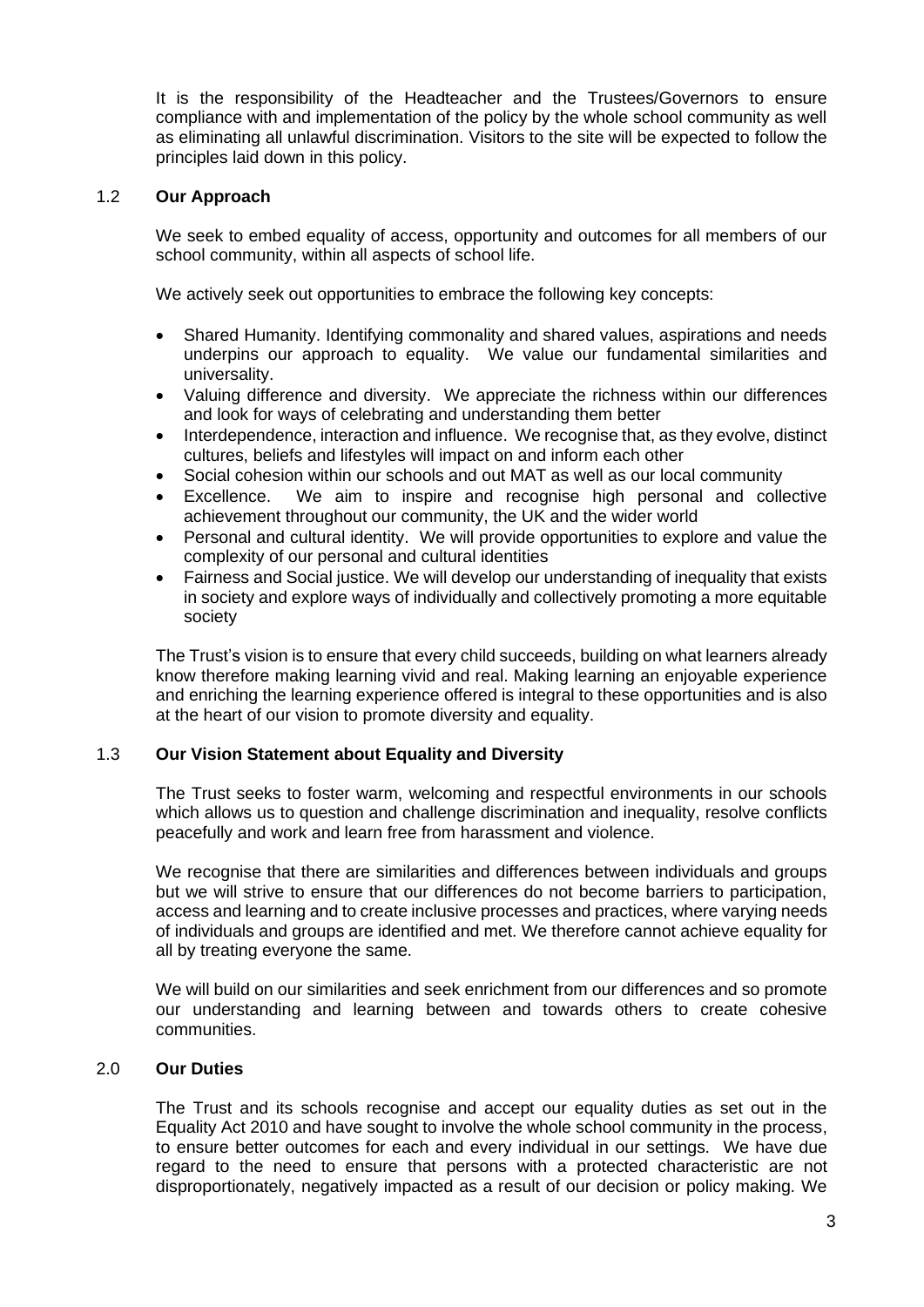positively foster good relations between different groups of pupils/students and the wider school communities.

We consider whether to provide auxiliary aids that are directly related to disabled children's educational needs as a reasonable adjustment, particularly where the child is not provided for under the SEN statement, or where the statement does not provide the auxiliary aid or service.

We consider the needs of our young people and ensure that they feel safe and secure. This includes reflecting on the needs of our young people who identify as Transgender. Adapting suitable accommodation including toilet facilities and changing facilities to support the young person's need and inclusivity.

We are also guided by the United Nations Convention on the Rights of the Child.

We will ensure we identify opportunities for promoting our vision, the key concepts and our duties on equality and legislation across all aspects of school life, including the provision of extended services.

These opportunities are likely to include all or some of the following, dependent on our current priorities:

- The engagement, participating and involvement of a broad and diverse range of children, young people, their parents/carers and partner agencies
- Preparation for entry to the school
- School policies
- Breaks and lunchtimes
- The provision of school meals
- Interaction with peers
- Opportunities for assessment and accreditation
- Exam arrangements
- Behaviour management approach and sanctions
- **Exclusion procedures**
- School clubs, activities and school trips
- The school's arrangements for working with other agencies
- Preparation of pupils/students for the next phase of education
- Learning and teaching and the planned curriculum
- Classroom organisation
- **Timetabling**
- Grouping of pupils/students
- Homework
- Access to school facilities
- Activities to enrich the curriculum, for example a visitor to the school or Theatre in Education (TIE)
- School sports
- Employees and staff welfare

## 2.1 **The roles and responsibilities within our school communities**

## **Our Headteacher will:**

- Ensure that staff, parents/carers, pupils/students and visitors and contractors are engaged in the development of and informed about the Equality Policy
- Oversee the effective implementation of the policy
- Ensure staff have access to training which helps implement the policy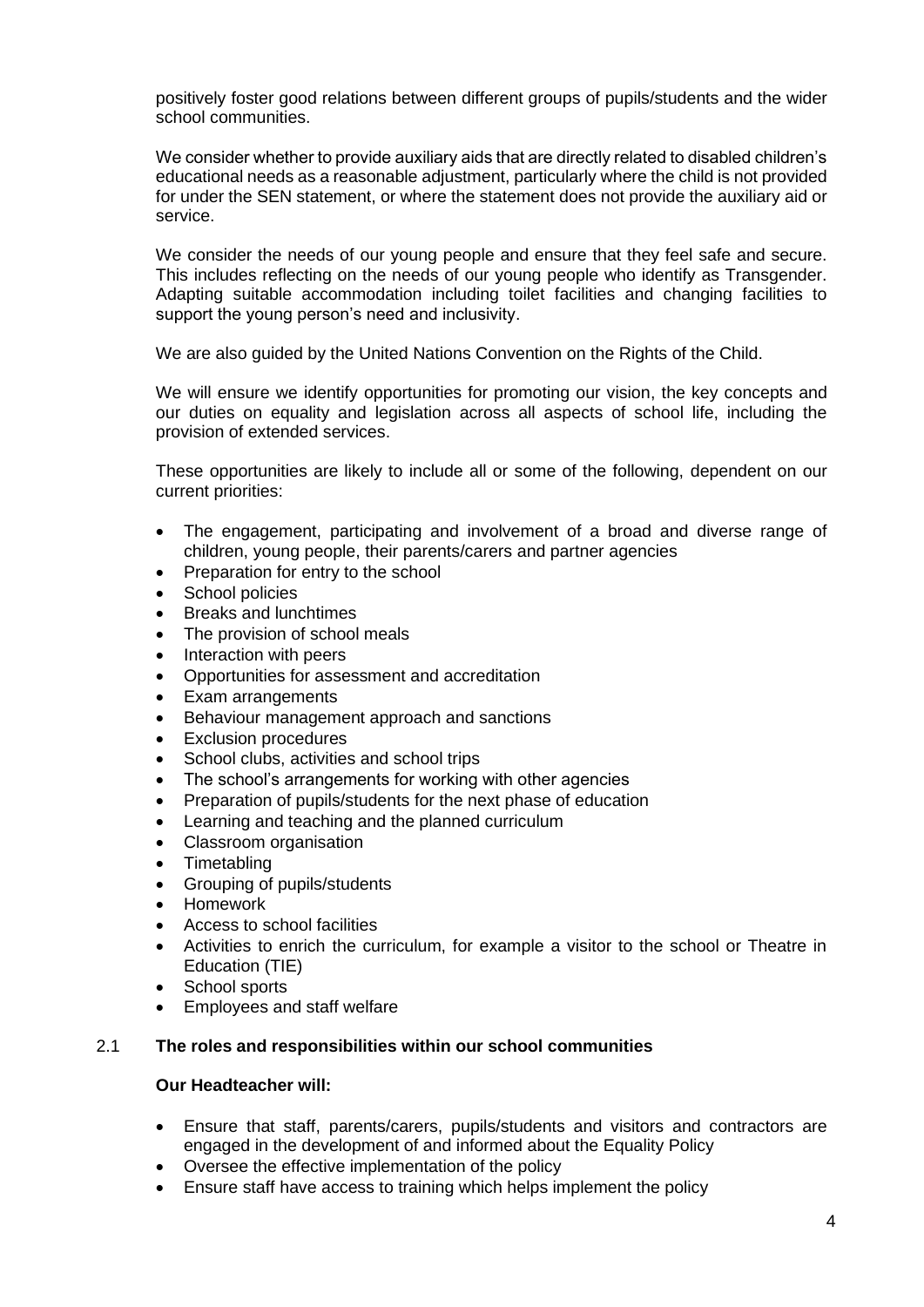- Develop partnerships with external agencies regarding the policy so that the school's actions are in line with the best advice available
- Monitor the policy and report to the Local Governing Committee and Trustees at least annually on the effectiveness of the policy and publish this information
- Ensure that the Senior Leadership Team is kept up to date with any development affecting the policy or actions arising from it

## **Our Local Governing Committee and Trustees will:**

- Designate a Governor with specific responsibility for the Equality Policy
- Ensure that the objectives arising from the policy are part of the School Improvement Plan
- Support the headteacher in implementing any actions necessary
- Engage with parents/carers and partner agencies about the policy
- Evaluate and review the policy annually and the objectives every 4 years

## **Our Senior Leadership Team will:**

- Have responsibility for supporting other staff in implementing this policy
- Provide a lead in the dissemination of information relating to the policy
- With the Headteacher, provide advice/support in dealing with any incidents/issues
- Assist in implementing reviews of this policy as detailed in the School Improvement Plan

## **Our pupils/students will:**

- Be involved in the development of the policy and will understand how it relates to them, appropriate to age and ability
- Be expected to act in accordance with the policy
- Be encouraged to actively support the policy

#### • **Our parents/carers will:**

- Be given accessible opportunities to become involved in the development of the policy
- Have access to the policy through a range of different media appropriate to their requirements
- Be encouraged to actively support the policy
- Be encouraged to attend any relevant meetings and activities related to the policy
- Be informed of any incident relating to this policy which could directly affect their child

## **Our school staff will:**

- Be involved in the development of the policy
- Be fully aware of the Equality Policy and how it relates to them
- Understand that this is a whole school issue and support the Equality Policy
- Make known any queries or training requirements

### **Relevant voluntary or community groups or partner agencies will:**

- Be involved in the development of the policy
- Be encouraged to support the policy
- Be encouraged to attend any relevant meetings and activities related to the policy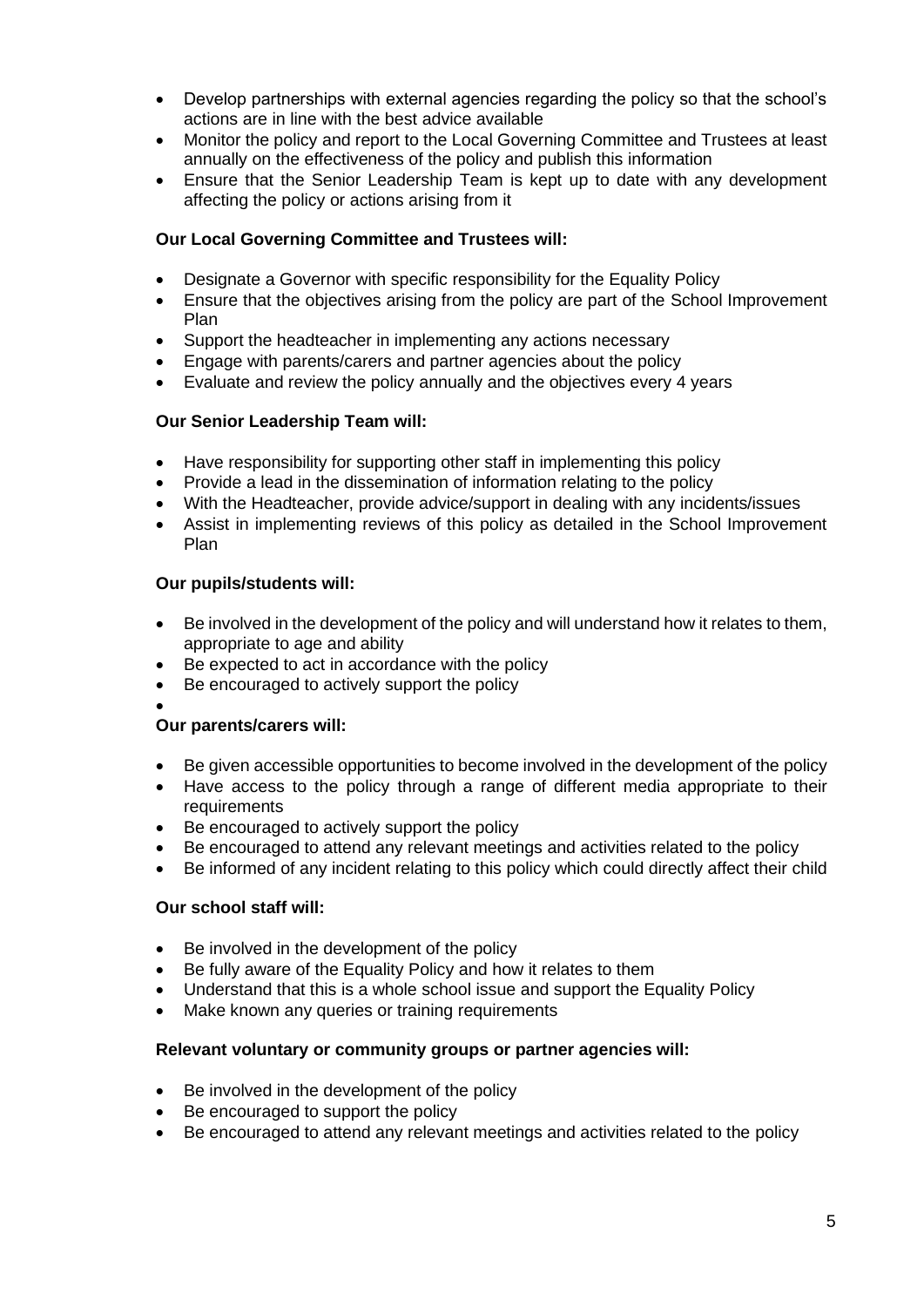## 3.0 **Promoting EQUALITY AND DIVERSITY in the Four Cs MAT**

The following sections outline the ways in which our schools promote Equality and Diversity in key areas affecting pupils/students.

## 3.1 **Teaching and Learning**

We aim to provide all our pupils/students with the opportunity to succeed and to reach the highest level of personal achievement. To do this, learning and teaching will endeavour to:

- Ensure equality of access to the whole school experience for all pupils/students and prepare them for life in a diverse society
- Use materials that reflect a range of cultural backgrounds, without stereotyping
- Promote attitudes, values and skills that challenge discriminatory behaviour
- Provide opportunities for pupils/students to appreciate their own culture, religion and beliefs and celebrate the diversity of other cultures
- Use a range of sensitive teaching strategies when teaching about different cultural and religious traditions
- Develop pupils/students' advocacy skills so that they can detect bias, and challenge discrimination, leading to justice and equality
- Ensure that the curriculum covers issues of equality, diversity, religion, human rights and inclusion
- Prepare pupils/students for living in a multicultural society and promote good relations between different racial groups
- Celebrate diversity and promote (where appropriate) the positive contribution of different ethnic minority groups to the curriculum area, as well as profiling the positive contributions made to society by other minority groups
- Celebrate what we have in common
- Seek to involve all parents/carers in supporting their child's education
- Provide educational visits and extra‐curricular activities that involve all pupil/student groupings
- Take account of the composition of individual teaching group
- Take account of the different learning needs of different groups of pupils/students, using an appropriate range of teaching strategies to enable all pupils/students to progress
- Utilise seating plans to foster effective learning
- Take account of the current performance of all pupils/students when planning for future learning and setting challenging targets
- Make best use of all available resources to support the learning of all groups of pupils/students
- Identify resources that support staff development

## 3.2 **Learning Environment**

There is a consistently high expectation of all pupils/students regardless of age, gender, sex, race, disability, ability, social background and sexual orientation. To secure the best possible outcomes for all our young people, we recognise the importance of:

- Teacher commitment, expertise and enthusiasm as a vital factor in achieving a high level of motivation and good results from all pupils/students
- Adults in the school providing good, positive role models in their approach to all issues relating to equality and diversity
- The school as a whole placing a high priority on the provision for those with special educational needs and disabilities. We strive to meet all pupils/students' learning needs, including the more able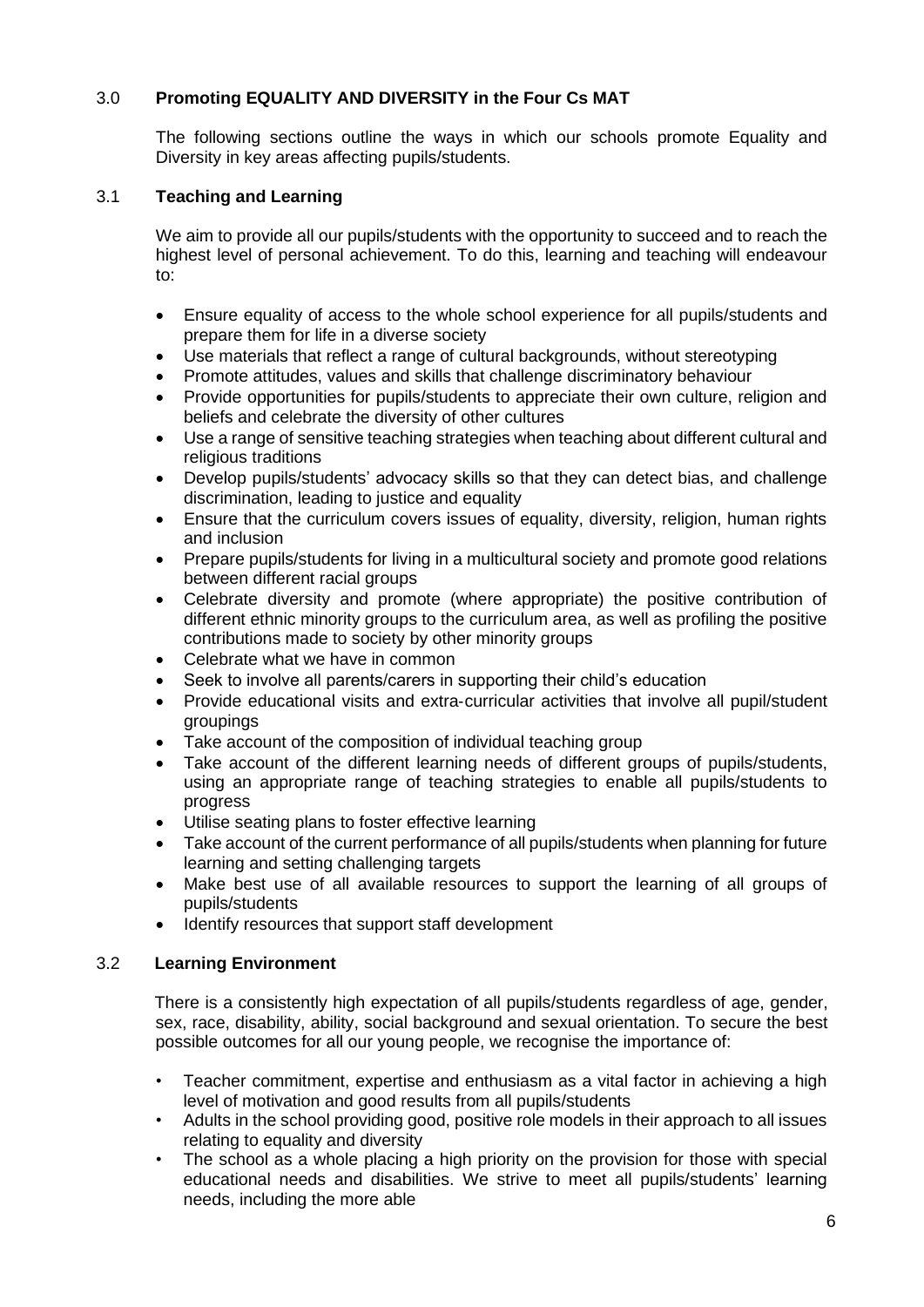- The school providing an environment in which all pupils/students have equal access to all facilities and resources
- Creating an environment where all pupils/students are encouraged to be actively involved in their own learning
- Encouraging pupils/students and parents/carers to create an appropriate learning environment at home and providing them with advice about how to do this
- Providing opportunities for completing homework beyond the school day on the school site
- Using a range of teaching methods throughout the school to ensure that effective learning takes place at all stages for all pupils/students

## 3.3 **Curriculum**

The Trust actively recognise differences and aims to ensure that:

- Our planning reflects our commitment to equality in all subject areas and cross‐ curricular themes, promoting positive attitudes to equality and diversity
- Pupils/students will have opportunities to explore concepts and issues relating to identity and equality
- Steps are taken to ensure that all pupils/students have access to mainstream curriculum by taking into account the cultural and lifestyle backgrounds of all pupils/students, their linguistic needs and their learning styles
- All pupils/students have access to qualifications which recognise attainment and achievement and promote progression

## 3.4 **Ethos and Atmosphere**

We are aware that those involved in the leadership of the school community are instrumental in demonstrating mutual respect between all members of the school community. To this end:

- There should be an 'openness' of atmosphere and mutual respect which welcomes everyone to the school
- The pupils/students are encouraged to greet visitors to the school, and adults within the school, with friendliness and courtesy
- The displays around the school should be of a high quality and reflect diversity across all aspects of school life and are frequently monitored
- Provision is made to cater for the spiritual needs of all the children through planning of assemblies, classroom based and externally based activities

## 3.5 **Resources and Materials**

The provision of good quality resources and materials within all schools in the Trust is a high priority. These resources will:

- Reflect the reality of an ethnically, culturally and sexually diverse society
- Reflect a variety of viewpoints
- Show positive images of different ethnic groups, males and females in society, and people with disabilities
- Reflect non-stereotypical images of all groups in a global context
- Include materials to raise awareness of equality and diversity issues
- Be equally accessible to all members of school community, consistent with health and safety
- Not promote, explicitly or implicitly, racist, anti‐disability, sexist, homophobic or ageist views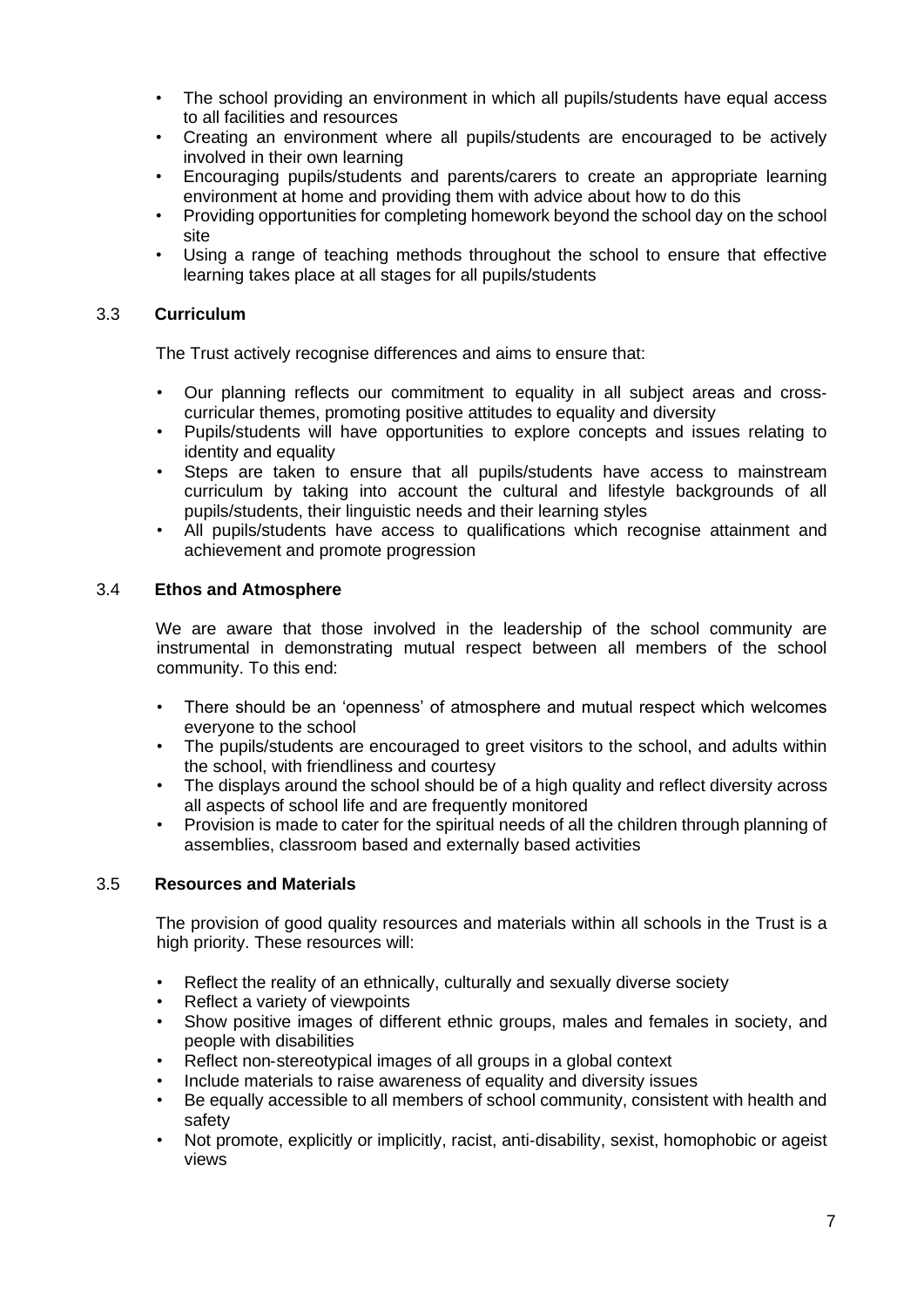## 3.6 **Language**

We recognise that it is important that all members of the school community use appropriate language which:

- Does not transmit or confirm stereotypes
- Does not intentionally offend
- Creates and enhances positive images of particular groups identified at the beginning of this document
- Creates the conditions for all people to develop their self esteem
- Recognises the individuality and background of all members of the school community, with everyone endeavouring to spell and pronounce names correctly
- Uses appropriate terminology in referring to particular groups or individuals

## 3.7 **Provision for Bilingual/Multilingual Pupils**

We will make appropriate provision for all EAL/bilingual children/groups to ensure access to an appropriate curriculum. These groups may include:

- Traveller and Gypsy Roma children
- Those from refugee families
- Asylum seekers
- Pupils for whom English is an additional language
- Pupils/students who are new to the United Kingdom

## 3.8 **Personal Development and Pastoral Guidance**

- Pastoral staff take account of disability needs, gender, religious and racial differences, sexual orientation and the experience and needs of particular groups such as Gypsy Roma and Traveller, refugee and asylum seeker pupils/students
- All pupils/students are encouraged to consider the full range of career opportunities available to them with no discriminatory boundaries placed on them due to their disability, sex, gender or race
- All pupils/students, staff, parents/carers are given support as appropriate when they experience or perceive discrimination. We also recognise that the perpetrators of discrimination are themselves sometimes victims of their personal circumstances and therefore, where appropriate, remedial work is done to ensure that the actions do not occur again
- Positive role models are used throughout the school to ensure that different groups of pupils/students can see themselves reflected in the school community
- Emphasis is placed on the value that diversity brings to the school community rather than the challenges.

## 3.9 **Harassment and Bullying**

It is the duty of the school to challenge all types of discriminatory behaviour. It will address this duty in a number of different ways, eg:

- Incidents where there are unwanted attentions (verbal or physical) will be tackled. The school has a clear, agreed procedure for dealing with incidents such as unwelcome or offensive remarks or suggestions about another person's appearance, character, race, ability or disability, sexuality, gender (or transgender)
- All bullying related to those with protected characteristics will be referred to an appropriate member of staff and be dealt with as a serious incident – and will be recorded and investigated thoroughly
- Incidents involving those with protected characteristics specifically incidents relating to race, disability, transphobic or homophobia – will be highlighted in behaviour logs in